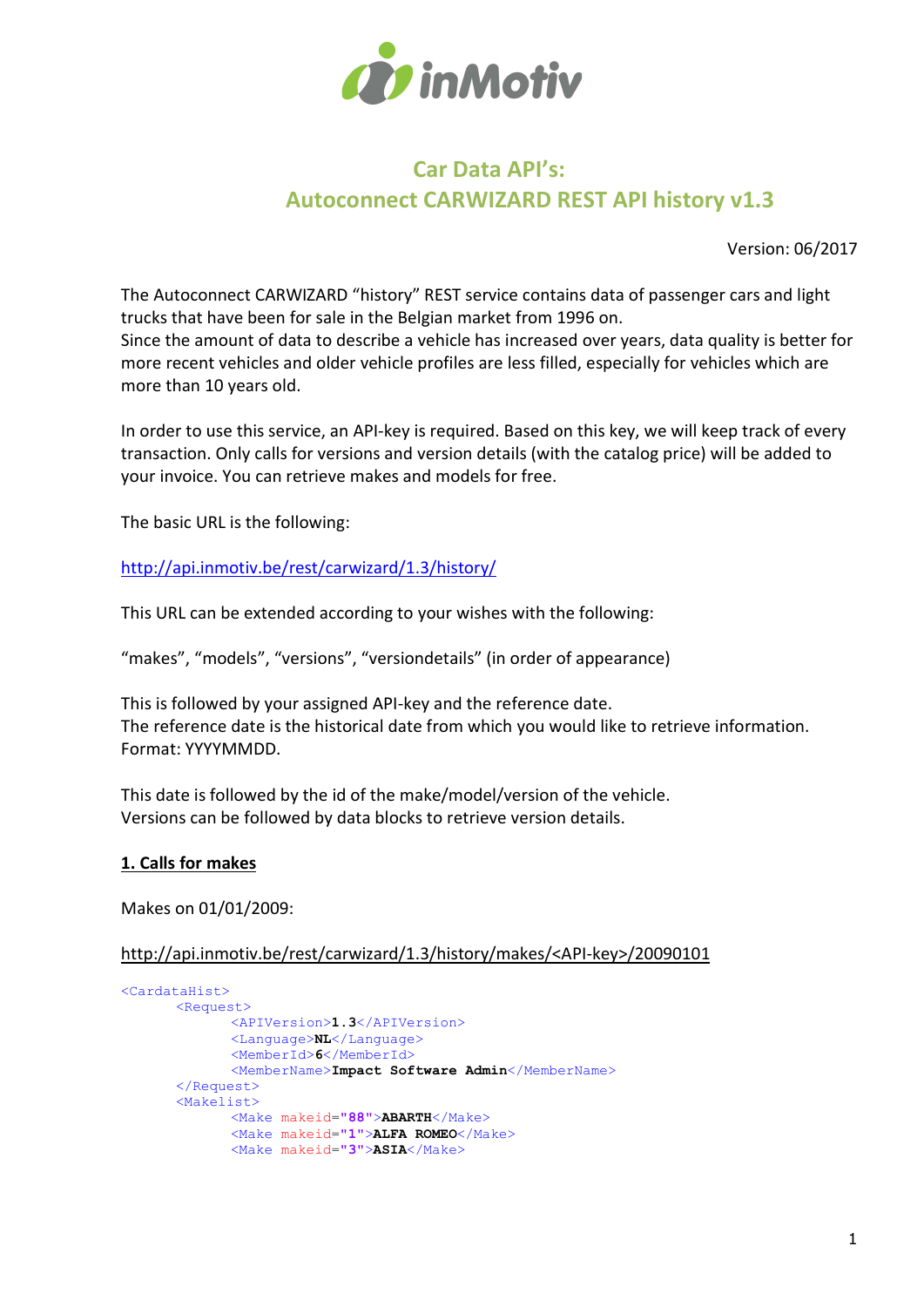

```
 <Make makeid="4">ASTON MARTIN</Make>
              <Make makeid="5">AUDI</Make>
              <Make makeid="7">BENTLEY</Make>
              <Make makeid="8">BMW</Make>
             <Make makeid="105">BMW ALPINA</Make>
              <Make makeid="11">CADILLAC</Make>
             <Make makeid="13">CHEVROLET</Make>
              <Make makeid="14">CHRYSLER</Make>
             <Make makeid="15">CITROEN</Make>
             <Make makeid="112">CORVETTE</Make>
              <Make makeid="111">DACIA</Make>
              <Make makeid="16">DAEWOO</Make>
              <Make makeid="17">DAIHATSU</Make>
      </Makelist>
</CardataHist>
```
## 2. Calls for models of a certain make

Models of make-ID 47 on 01/01/2009:

#### http://api.inmotiv.be/rest/carwizard/1.3/history/models/<API-key>/20090101/47

```
<CardataHist>
       <Request> 
               <APIVersion>1.3</APIVersion>
               <Language>NL</Language>
               <MemberId>6</MemberId>
              <MemberName>Impact Software Admin</MemberName>
             <Make makeid="47">PEUGEOT</Make>
       </Request>
       <Modellist>
               <Model modelid="3991">
               <Model modelid="4194">
                     <Modelname>308</Modelname>
                     <Category categoryid="2">Berline</Category>
                     <Segment segmentid="3">C</Segment>
               </Model>
               <Model modelid="3423">
                      <Modelname>407</Modelname>
                     <Category categoryid="2">Berline</Category>
                     <Segment segmentid="4">D</Segment>
               </Model>
               <Model modelid="3279">
                      <Modelname>607</Modelname>
                      <Category categoryid="2">Berline</Category>
                     <Segment segmentid="5">H1</Segment>
               </Model>
               <Model modelid="4197">
                      <Modelname>4007</Modelname>
                      <Category categoryid="9">SUV</Category>
                     <Segment segmentid="7">4 x 4</Segment>
               </Model>
               <Model modelid="3283">
                      <Modelname>307 Break</Modelname>
                      <Category categoryid="3">Break</Category>
                    <Segment segmentid="10">Break</Segment>
               </Model>
               <Model modelid="3929">
                     <Modelname>407 SW</Modelname>
```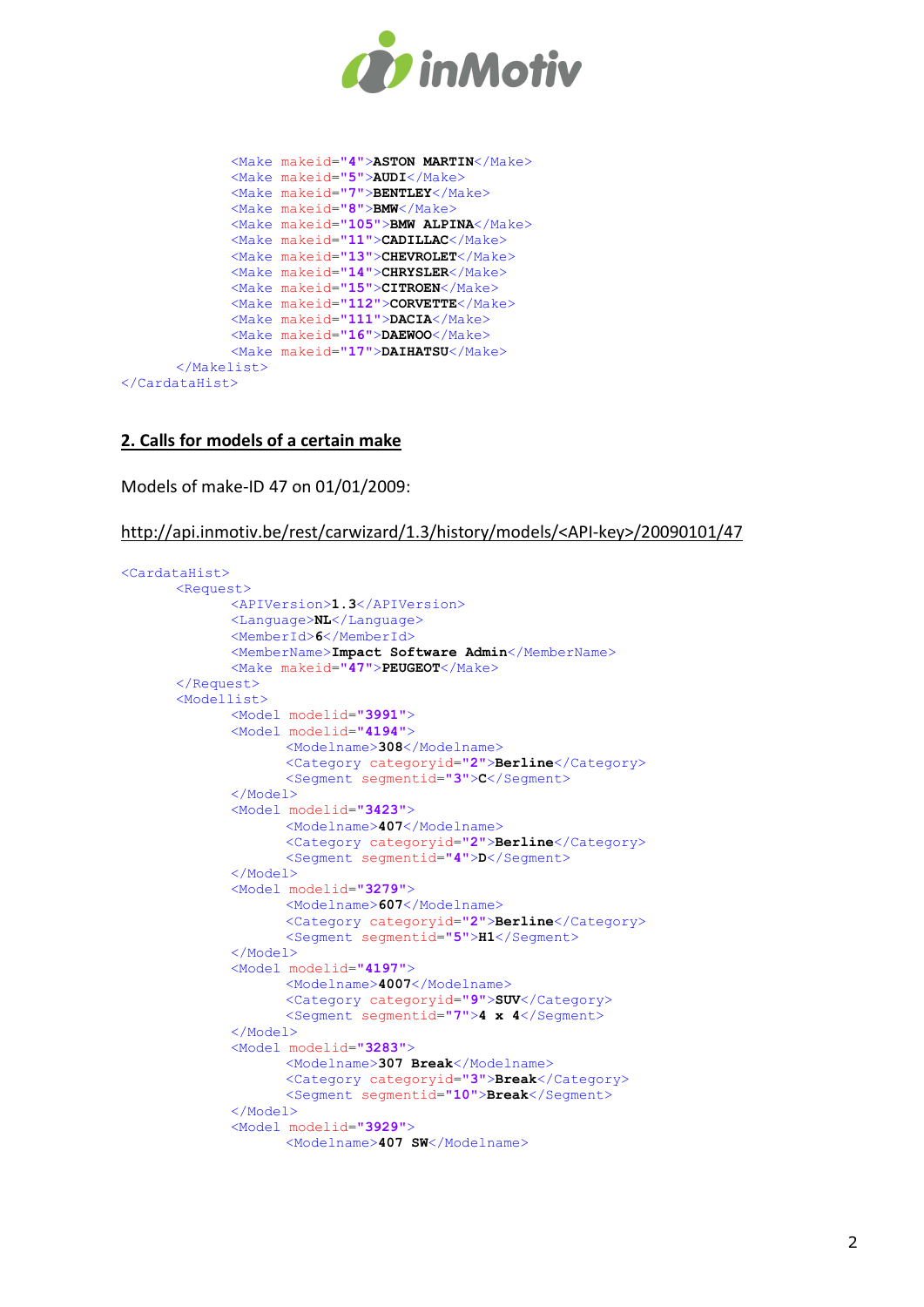

```
 <Category categoryid="3">Break</Category>
                     <Segment segmentid="10">Break</Segment>
              </Model>
              <Model modelid="4137">
                     <Modelname>207 CC</Modelname>
                     <Category categoryid="6">Cabrio</Category>
                     <Segment segmentid="12">Cabrio</Segment>
              </Model>
              <Model modelid="4272">
                    <Modelname>Partner</Modelname>
                     <Category categoryid="11">Utilitair voertuig</Category>
                     <Segment segmentid="13">Utilitair</Segment>
              </Model>
      </Modellist>
</CardataHist>
```
## 3. Calls for versions of a certain make

Versions of model-ID 3279 on 01/01/2009:

http://api.inmotiv.be/rest/carwizard/1.3/history/versions/<API-key>/20090101/3279

```
<CardataHist>
      <Request>
              <Language>NL</Language>
              <MemberId>6</MemberId>
             <MemberName>Impact Software Admin</MemberName>
              <Make makeid="47">PEUGEOT</Make>
              <Model modelid="3279">607</Model>
      </Request>
      <Versionlist>
              <Version versionid="78397">
                     <Versionname>HDi Ivoire FAP</Versionname>
                     <Numberofdoors>4</Numberofdoors>
                     <CilindercontentL unit="liter">2.0</CilindercontentL>
                     <PowerHp unit="Hp">136</PowerHp>
                     <Fueltype>DIESEL</Fueltype>
                     <Bodyworktype>Sedan</Bodyworktype>
              </Version>
              <Version versionid="78381">
                     <Versionname>HDi Titane FAP</Versionname>
                     <Numberofdoors>4</Numberofdoors>
                     <CilindercontentL unit="liter">2.0</CilindercontentL>
                     <PowerHp unit="Hp">136</PowerHp>
                     <Fueltype>DIESEL</Fueltype>
                     <Bodyworktype>Sedan</Bodyworktype>
              </Version>
              <Version versionid="78394">
                     <Versionname>HDi Ivoire FAP Aut.</Versionname>
                     <Numberofdoors>4</Numberofdoors>
                     <CilindercontentL unit="liter">2.7</CilindercontentL>
                     <PowerHp unit="Hp">204</PowerHp>
                     <Fueltype>DIESEL</Fueltype>
                     <Bodyworktype>Sedan</Bodyworktype>
              </Version>
              <Version versionid="78385">
                     <Versionname>HDi Titane FAP Aut.</Versionname>
                     <Numberofdoors>4</Numberofdoors>
                     <CilindercontentL unit="liter">2.7</CilindercontentL>
                     <PowerHp unit="Hp">204</PowerHp>
                     <Fueltype>DIESEL</Fueltype>
```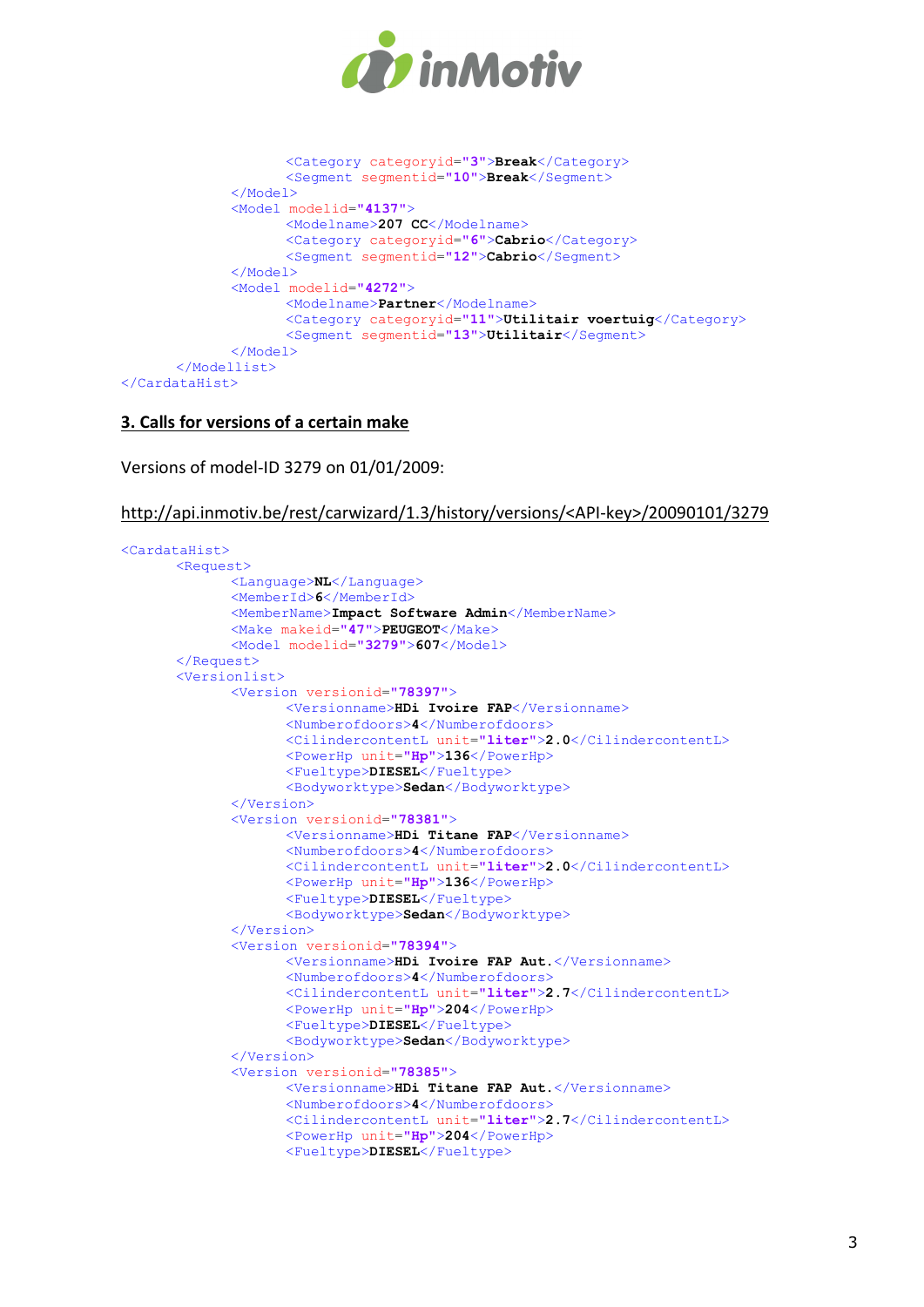

```
 <Bodyworktype>Sedan</Bodyworktype>
              </Version>
      </Versionlist>
</CardataHist>
```
# 4. Calls for details per version

The available information is grouped in data blocks. Each data block is identified by a letter. Several data blocks can be requested in one API call, by writing them together.

| G | General car block             |
|---|-------------------------------|
| т | <b>Technical block</b>        |
| L | Electrical vehicle data block |
| м | <b>Measurement block</b>      |
| F | <b>Financial block</b>        |
| A | Fiscal block                  |
| Q | <b>Equipment block</b>        |
| P | Options and packs block       |
|   | Photo block                   |
|   |                               |

http://api.inmotiv.be/rest/carwizard/1.3/history/versiondetail/<API-key>/ 20160801/15078274/GTMFQPAH

In this example the version is 15078274 on 01/08/2016 and we requested data blocks: GTLMFAQPH (the L block is fictional).

```
<?xml version="1.0"?>
<CardataHist xmlns:xsi="http://www.w3.org/2001/XMLSchema-instance"
xmlns:xsd="http://www.w3.org/2001/XMLSchema">
   <Request>
     <APIVersion>1.3</APIVersion>
     <Language>FR</Language>
    <MemberId>6</MemberId>
    <MemberName>Impact Software Admin</MemberName>
     <Make makeid="5">AUDI</Make>
    <Model modelid="4868">A4</Model>
     <Version verid="15078274">TDI</Version>
   </Request>
   <Block xsi:type="G" type="G" name="General Car Data Block">
     <Versionname>TDI</Versionname>
    <Bodyworktype>Sedan</Bodyworktype>
    <FuelType>DIESEL</FuelType>
     <CilindercontentL unit="liter">2.0</CilindercontentL>
     <TotalCylinderCapacity unit="cm3">1968</TotalCylinderCapacity>
     <MaxNetPowerkW unit="kW">90</MaxNetPowerkW>
     <MaxNetPowerHp unit="Hp">122</MaxNetPowerHp>
     <TaxableHp>11</TaxableHp>
     <ConstructCode>8W2AIC</ConstructCode>
     <GearBox>MAN. 6 VIT</GearBox>
```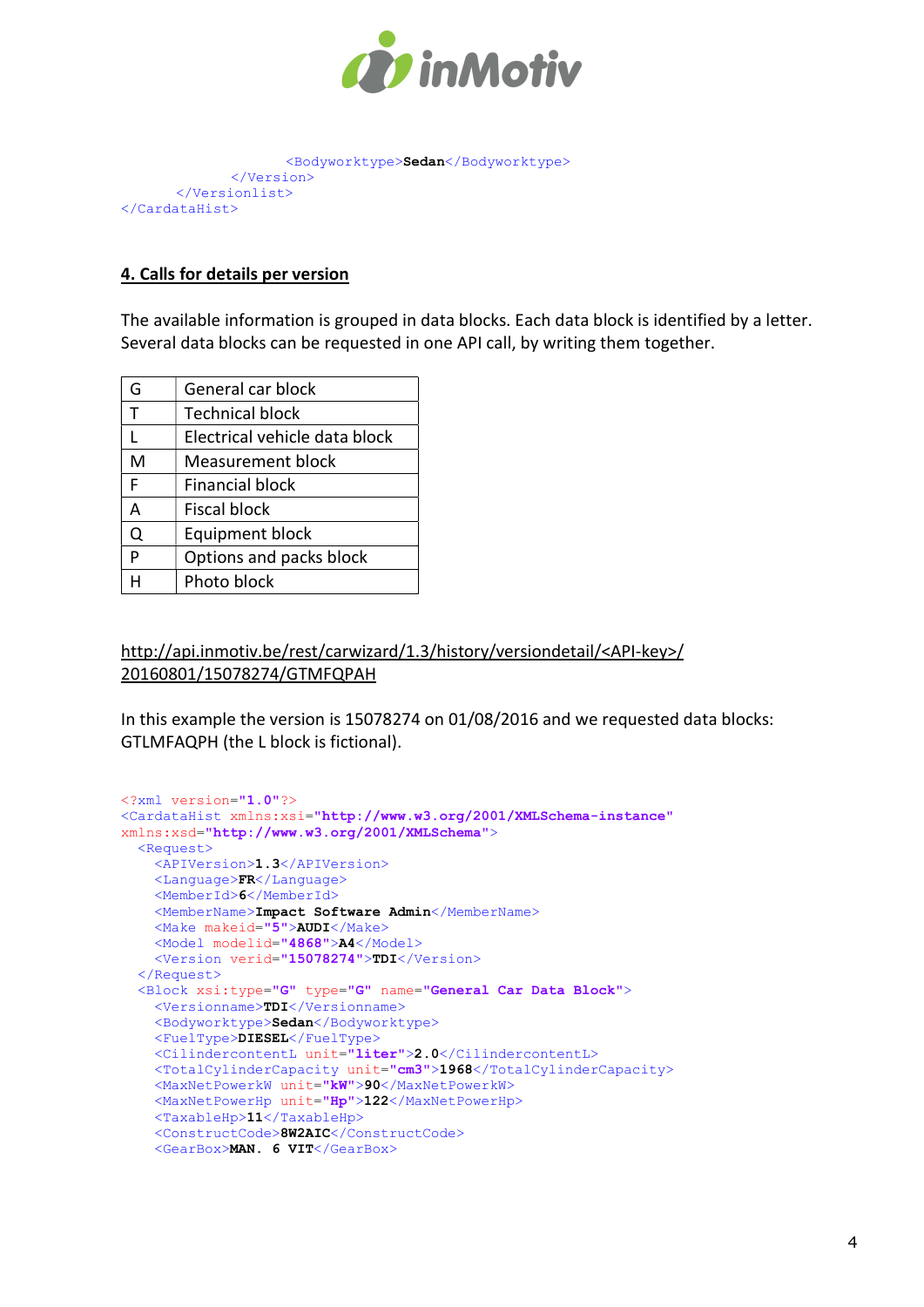

```
 <Propulsion>VOORWIELAANDRIJVING</Propulsion>
   <Segment>D</Segment>
   <Numberofdoors>4</Numberofdoors>
   <NumberOfSeats>5</NumberOfSeats>
   <PersUtil>P</PersUtil>
   <ModelYear>2017</ModelYear>
   <StartPriceList>2016-08-01</StartPriceList>
   <CountryOrigin>D</CountryOrigin>
   <Special>2</Special>
 </Block>
 <Block xsi:type="T" type="T" name="Technical Car Data Block">
   <RPM>4000</RPM>
   <Couple>270</Couple>
   <CoupleTMin>3000</CoupleTMin>
   <NumberOfCylindres> 4</NumberOfCylindres>
   <NumberOfValves>4</NumberOfValves>
   <Turbo>N</Turbo>
   <Boring>81</Boring>
   <Stroke>95.5</Stroke>
   <FuelConsumptionUrban>4.5</FuelConsumptionUrban>
   <FuelConsumptionExtraUrban>3.4</FuelConsumptionExtraUrban>
   <FuelConsumptionExtraCombined>3.8</FuelConsumptionExtraCombined>
   <Co2Combined unit="g/km">98</Co2Combined>
   <EuroNorm>EURO6</EuroNorm>
   <BrakesFront brakesfrontid="3">DISQUES VENTILES</BrakesFront>
   <BrakesBack brakesbackid="2">DISQUES</BrakesBack>
  \langleTyreTypeFront>205/60 R 16 W \langleTyreTypeFron\langleTyreTypeBack>205/60 R 16 W \langle/TyreTypeBack>
  \overline{\text{STvreTwoBack}} 205/60 R 16
 </Block> 
 <Block xsi:type="L" type="L" name="Electrical vehicle data">
   <NumberOfBatteries>0</NumberOfBatteries>
   <BatteryCapacity unit="Ah">94</BatteryCapacity>
   <BatteryPower unit="kWh">33.0</BatteryPower>
   <BatteryVoltage unit="Volt">353.000</BatteryVoltage>
   <BatteryWeight unit="kg">0</BatteryWeight>
   <MaximumAlternatorCapacity unit="amps">0.000</MaximumAlternatorCapacity>
   <ChargeTime unit="minutes">588</ChargeTime>
   <SpeedChargeTime unit="minutes">78</SpeedChargeTime>
   <CombinedPowerHP>0</CombinedPowerHP>
   <CombinedPowerKw>0</CombinedPowerKw>
   <ElectricalConsumption unit="kWh">13.000</ElectricalConsumption>
   <ActionRadiusExecutiveElectric unit="km">312</ActionRadiusExecutiveElectric>
  <ElectricalPowerType>Permanente magneet</ElectricalPowerType>
   <ElectricalPowerKw unit="Kw">125</ElectricalPowerKw>
   <ElectricalPowerHP unit="HP">170</ElectricalPowerHP>
   <ElectricalEngineTorque unit="Nm">250</ElectricalEngineTorque>
   <PowerTrain>Full Electric Vehicles</PowerTrain>
 </Block>
 <Block xsi:type="M" type="M" name="Measurements Car Data Block">
   <MassInRunningOrder>1505</MassInRunningOrder>
   <MaxAllowedMass>2030</MaxAllowedMass>
   <Wheelbase>2820</Wheelbase>
   <AxleWidthFront>1572</AxleWidthFront>
   <AxleWidthBack>1555</AxleWidthBack>
   <Steering>11.3</Steering>
   <RideHeight>1427</RideHeight>
   <TruncCapacity>480</TruncCapacity>
   <TruncCapacityFolded>965</TruncCapacityFolded>
   <TankVolume>40</TankVolume>
   <Length>4726</Length>
   <Width>1842</Width>
   <Height>1427</Height>
\langle/Block>
```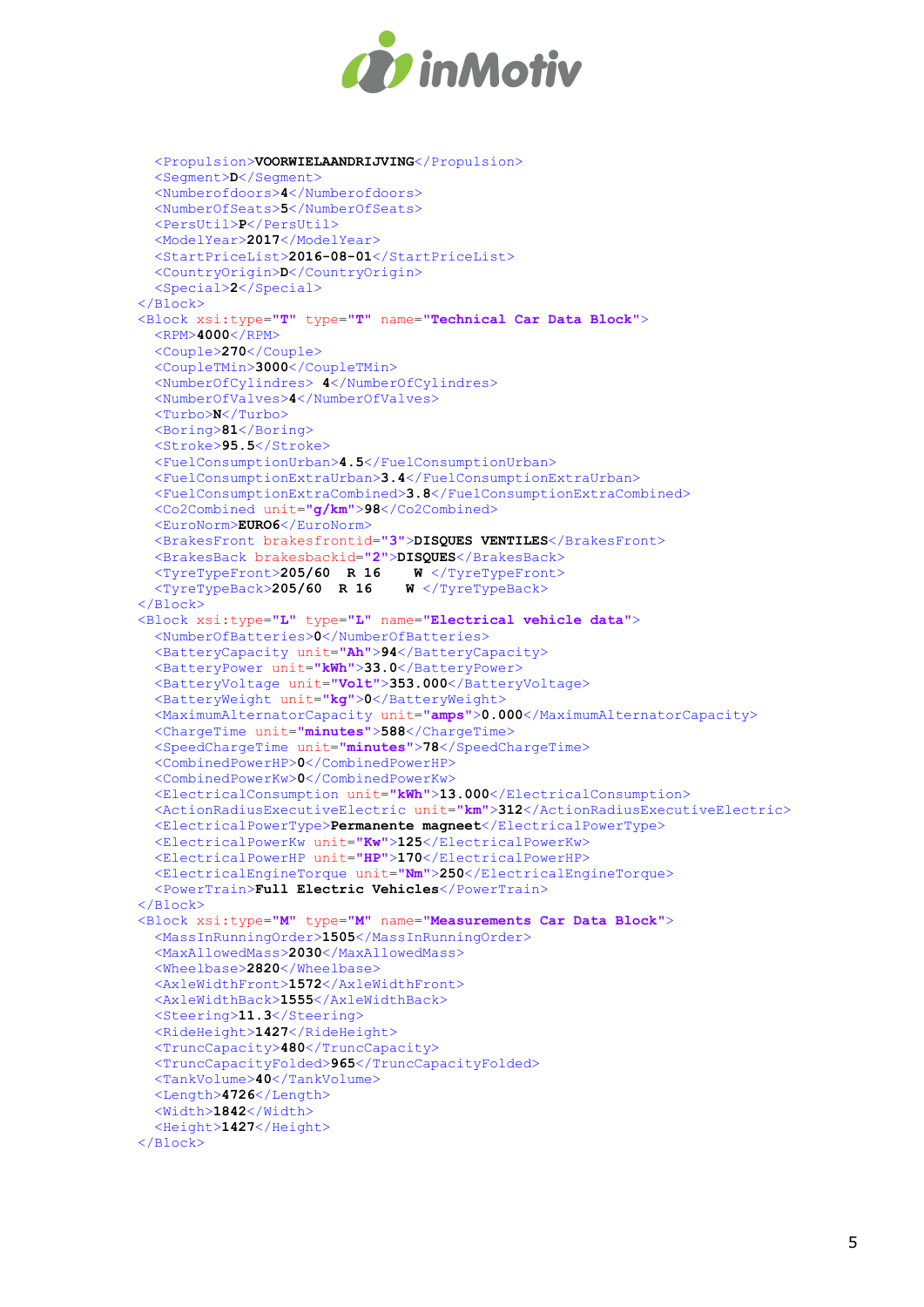

```
 <Block xsi:type="F" type="F" name="Financial Data Block">
     <CatalogPrice unit="EUR" VAT="excl">26438.02</CatalogPrice>
   </Block>
   <Block xsi:type="A" type="A" name="Fiscal Data Block">
     <Disclaimer>
       <NL>De resultaten van de simulatie zijn louter informatief en hebben geen 
juridische bewijskracht. Onjuist gebruik van de toepassing of de invoer van verkeerde 
gegevens kunnen zorgen voor een resultaat dat verschilt van het bedrag op het 
aanslagbiljet.</NL>
      \langle F \mathbb{R} \rangleLes ré sultats de cette simulation sont seulement à titre
d'information et n'ont pas de valeur juridique. Une utilisation figur\&\#x \to 0; de
l'application ou l'introduction de donn\& \# \times E9; es fautives peuvent mener \& \# \times E0; un
\mathtt{r\&\#xE9}; sultat diffé rent de celui calculé sur votre avertissement
d'impot.</FR>
      \leqEN>The results of the simulation are purely informative and have no evidentiary
value. Improper use of the application or the input of wrong data may provide a result 
that is different from the amount on the tax bill.\langle/EN>
     </Disclaimer>
     <BenefitInKind>
      <Amount>1316.16</Amount>
       <Remarks/>
       <Url>http://financien.belgium.be/nl/particulieren/vervoer/bedrijfswagens</Url>
     </BenefitInKind>
     <RoadTaxFlanders>
       <Amount>322.05</Amount>
       <Remarks/>
       <Url>https://belastingen.fenb.be/vfp-portal-pub2-
web/simulatieVerkeersbelasting.html</Url>
     </RoadTaxFlanders>
     <RoadTaxBrussels>
       <Amount>413.95</Amount>
       <Remarks/>
<Url>http://www.belgium.be/nl/mobiliteit/Voertuigen/verkeersbelasting_en_verzekering/ve
rkeersbelasting</Url>
     </RoadTaxBrussels>
     <RoadTaxWalloon>
       <Amount>413.95</Amount>
      <Remarks/>
       <Url> http://www.wallonie.be/fr/taxe-de-circulation</Url>
     </RoadTaxWalloon>
     <RegistrationTaxFlanders>
       <Amount>83.16</Amount>
       <Remarks/>
       <Url>http://www.vlaanderen.be/nl/mobiliteit-en-openbare-
werken/voertuigen/belasting-op-de-inverkeerstelling-biv</Url>
     </RegistrationTaxFlanders>
     <RegistrationTaxBrussels>
       <Amount>495.00</Amount>
      <Remarks/>
<Url>http://financien.belgium.be/nl/particulieren/vervoer/inschrijving_en_belastingen/b
elasting op de inverkeerstelling</Url>
     </RegistrationTaxBrussels>
     <RegistrationTaxWalloon>
       <Amount>495.00</Amount>
      <Remarks/>\langle \text{Url>http://www.wallonie.be/fr/taxe-de-mise-en-circulation</a> </RegistrationTaxWalloon>
     <FiscalHorsePower>
       <Amount>11.00</Amount>
      <Remarks/>\langleUrl/\rangle
```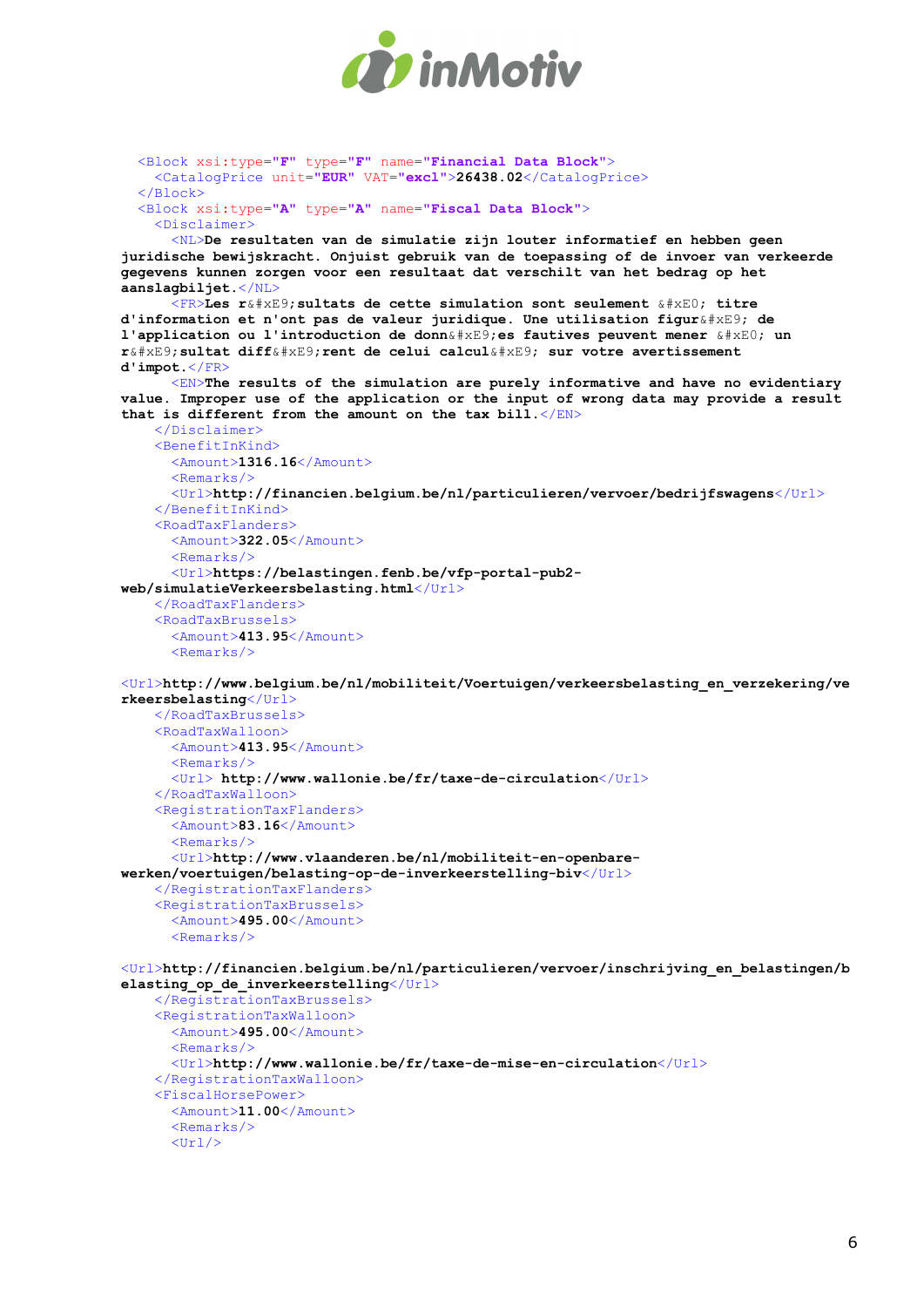

```
 </FiscalHorsePower>
     <EcoScore>
       <Amount>72.67</Amount>
      <Remarks/>\langleUrl/ </EcoScore>
   </Block>
   <Block xsi:type="Q" type="Q" name="Standard Equipment Block">
     <Equipment mainsequence="C" sequence="C1" equipmentid="15102720" optionkey="76">
       <MainCategoryNameNL>Veiligheid</MainCategoryNameNL>
       <MainCategoryNameFR>Veiligheid</MainCategoryNameFR>
       <CategoryNameNL>Sloten</CategoryNameNL>
       <CategoryNameFR>Serrures</CategoryNameFR>
       <EquipmentNameNL>Keyless Go</EquipmentNameNL>
       <EquipmentNameFR>Keyless Go</EquipmentNameFR>
       <ConstructCode/>
     </Equipment>
     <Equipment mainsequence="C" sequence="C2" equipmentid="15102719" optionkey="53">
       <MainCategoryNameNL>Veiligheid</MainCategoryNameNL>
       <MainCategoryNameFR>Veiligheid</MainCategoryNameFR>
       <CategoryNameNL>Alarm</CategoryNameNL>
       <CategoryNameFR>Alarme</CategoryNameFR>
       <EquipmentNameNL>Startonderbreking elektronisch</EquipmentNameNL>
       <EquipmentNameFR>Transpondeur</EquipmentNameFR>
       <ConstructCode/>
     </Equipment>
     <Equipment mainsequence="C" sequence="C3" equipmentid="15102659" optionkey="83">
       <MainCategoryNameNL>Veiligheid</MainCategoryNameNL>
       <MainCategoryNameFR>Veiligheid</MainCategoryNameFR>
       <CategoryNameNL>Ophanging</CategoryNameNL>
       <CategoryNameFR>Suspension</CategoryNameFR>
       <EquipmentNameNL>Audi Drive Select met Efficiency functie</EquipmentNameNL>
       <EquipmentNameFR>Audi Drive Select avec Efficiency</EquipmentNameFR>
       <ConstructCode>2H9</ConstructCode>
     </Equipment>
   </Block>
   <Block xsi:type="P" type="P" name="Options and Packs Block">
     <Option mainsequence="A" sequence="A6" optionid="15102562" optionkey="190">
       <MainCategoryNameNL>Interieur</MainCategoryNameNL>
       <MainCategoryNameFR>Interieur</MainCategoryNameFR>
       <CategoryNameNL>Open dak</CategoryNameNL>
       <CategoryNameFR>Toit ouvrant</CategoryNameFR>
       <OptionNameNL>Elektrisch schuif- en kanteldak</OptionNameNL>
       <OptionNameFR>Toit ouvrant et basculant</OptionNameFR>
       <ConstructCode>3FE</ConstructCode>
       <OptionPrice unit="EUR" VAT="excl">1085.00</OptionPrice>
       <OptionInfoNL/>
       <OptionInfoFR/>
     </Option>
     <Option mainsequence="C" sequence="C2" optionid="15102564" optionkey="43">
       <MainCategoryNameNL>Veiligheid</MainCategoryNameNL>
       <MainCategoryNameFR>Veiligheid</MainCategoryNameFR>
       <CategoryNameNL>Alarm</CategoryNameNL>
       <CategoryNameFR>Alarme</CategoryNameFR>
       <OptionNameNL>Volumetrisch en perimetrisch alarm</OptionNameNL>
      <OptionNameFR>Alarme volum&#xE9;trique et p&#xE9;rim&#xE9;trique avec dispositif
"Safelock"</OptionNameFR>
       <ConstructCode>PG2</ConstructCode>
       <OptionPrice unit="EUR" VAT="excl">475.00</OptionPrice>
       <OptionInfoNL/>
       <OptionInfoFR/>
     </Option>
     <Option mainsequence="C" sequence="C4" optionid="15102643" optionkey="290">
```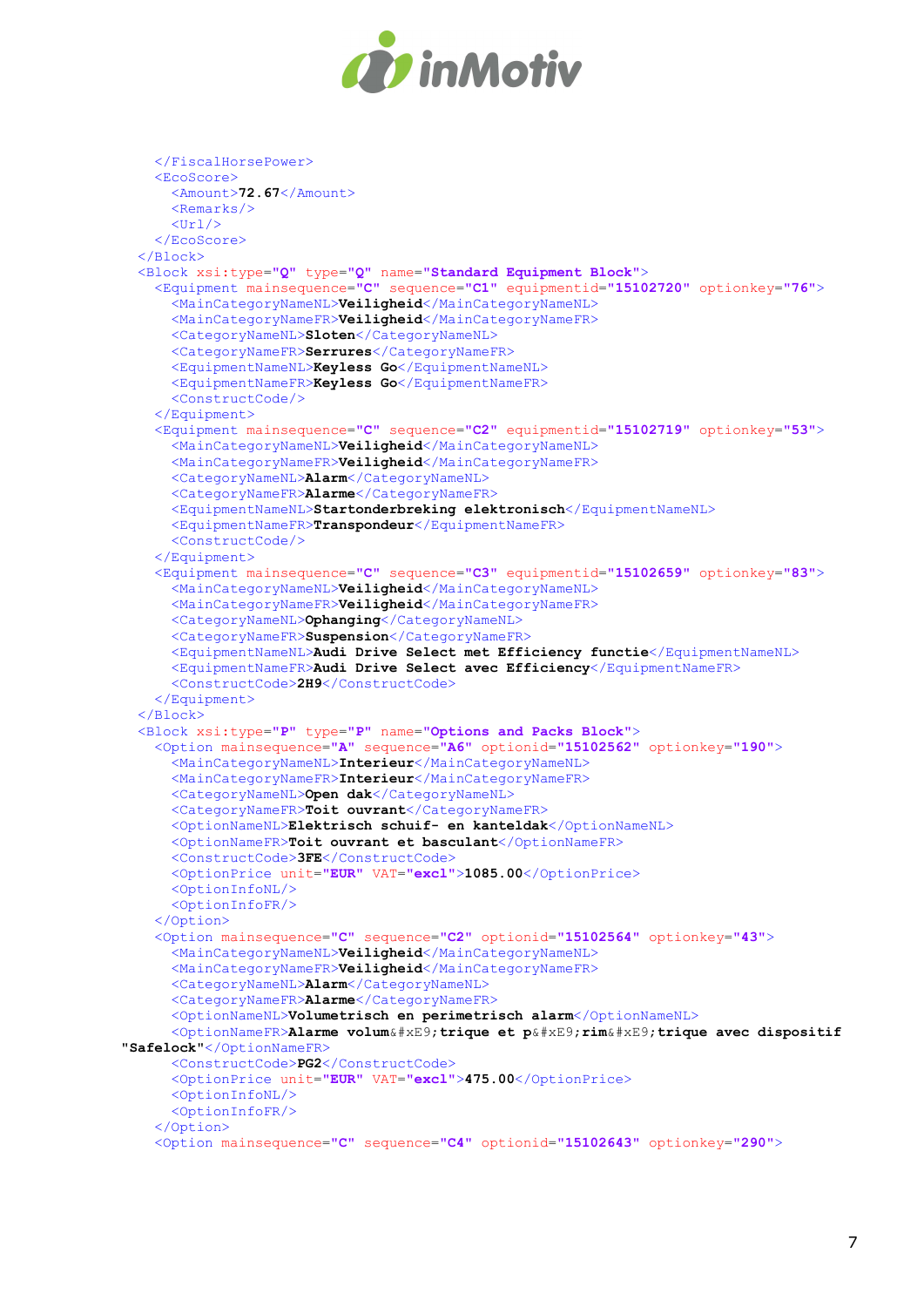

```
 <MainCategoryNameNL>Veiligheid</MainCategoryNameNL>
       <MainCategoryNameFR>Veiligheid</MainCategoryNameFR>
       <CategoryNameNL>Veiligheid aandrijving</CategoryNameNL>
      <CategoryNameFR>S&#xE9; curit&#xE9; traction</CategoryNameFR>
       <OptionNameNL>Parkeerassistent</OptionNameNL>
       <OptionNameFR>Aide au stationnement</OptionNameFR>
       <ConstructCode>7X5</ConstructCode>
       <OptionPrice unit="EUR" VAT="excl">1035.00</OptionPrice>
       <OptionInfoNL/>
       <OptionInfoFR/>
     </Option>
     <Option mainsequence="D" sequence="D2" optionid="15102619" optionkey="171">
       <MainCategoryNameNL>Comfort</MainCategoryNameNL>
       <MainCategoryNameFR>Comfort</MainCategoryNameFR>
       <CategoryNameNL>Communicatie / navigatie</CategoryNameNL>
       <CategoryNameFR>Communication / navigation</CategoryNameFR>
       <OptionNameNL>MMI Navigatie met SD kaart</OptionNameNL>
       <OptionNameFR>MMI Navigation avec carte SD</OptionNameFR>
       <ConstructCode>PNU</ConstructCode>
       <OptionPrice unit="EUR" VAT="excl">1480.00</OptionPrice>
       <OptionInfoNL/>
       <OptionInfoFR/>
     </Option>
     <Option mainsequence="F" sequence="F" optionid="15102669" optionkey="0">
      -<br><MainCategoryNameNL>Packs</MainCategoryNameNL>
       <MainCategoryNameFR>Packs</MainCategoryNameFR>
       <CategoryNameNL>Packs</CategoryNameNL>
       <CategoryNameFR>Packs</CategoryNameFR>
       <OptionNameNL>Pack Lounge</OptionNameNL>
       <OptionNameFR>Pack Lounge</OptionNameFR>
       <ConstructCode>WAT</ConstructCode>
       <OptionPrice unit="EUR" VAT="excl">1983.47</OptionPrice>
       <OptionInfoNL/>
       <OptionInfoFR/>
       <PackOptions>
        <Option id="15102555" nameFR="R&#xE9;troviseurs ext&#xE9;rieurs r&#xE9;glables,
chauffants et rabattables é lectriquement" nameNL="Buitenspiegels elektrisch
verstelbaar, verwarmbaar en inklapbaar" ContructCode="6XE"/>
        <Option id="15102559" nameFR="R&#xE9;troviseur int&#xE9;rieur &#xE0;
commutation jour/nuit automatique" nameNL="Binnenspiegel met automatische dag/nacht-
functie en licht- en regensensor" ContructCode="4L6"/>
        <Option id="15102579" nameFR="Si&#xE8; ges avant chauffants" nameNL="Verwarmbare
zetels voorin" ContructCode="4A3"/>
         <Option id="15102591" nameFR="Cuir Milano" nameNL="Milano leder"
ContructCode="N5W"/>
        <Option id="15102604" nameFR="Volant multifonctions à 3 branches
gainé de cuir" nameNL="Met leder bekleed 3-spakig multifunctiestuur"
ContructCode="1XC"/>
      </PackOptions>
     </Option>
   </Block>
   <Block xsi:type="H" type="H" name="Photo block">
     <Photo>
      <Name>photo 1</Name>
       <Url>https://apiacceptance.inmotiv.be/rest/carwizard/Photo/5b512499-9251-46ae-
bb9d-2c080b501d29/4f0672c4-6397-409c-9463-b470a860fc6f</Url>
    \langle/Photo>
     <Photo>
       <Name>photo_2</Name>
       <Url>https://apiacceptance.inmotiv.be/rest/carwizard/Photo/5b512499-9251-46ae-
bb9d-2c080b501d29/19ec5a2e-bd2e-4bb8-bacb-2b0c633446b3</Url>
    \langle/Photo>
     <Photo>
```